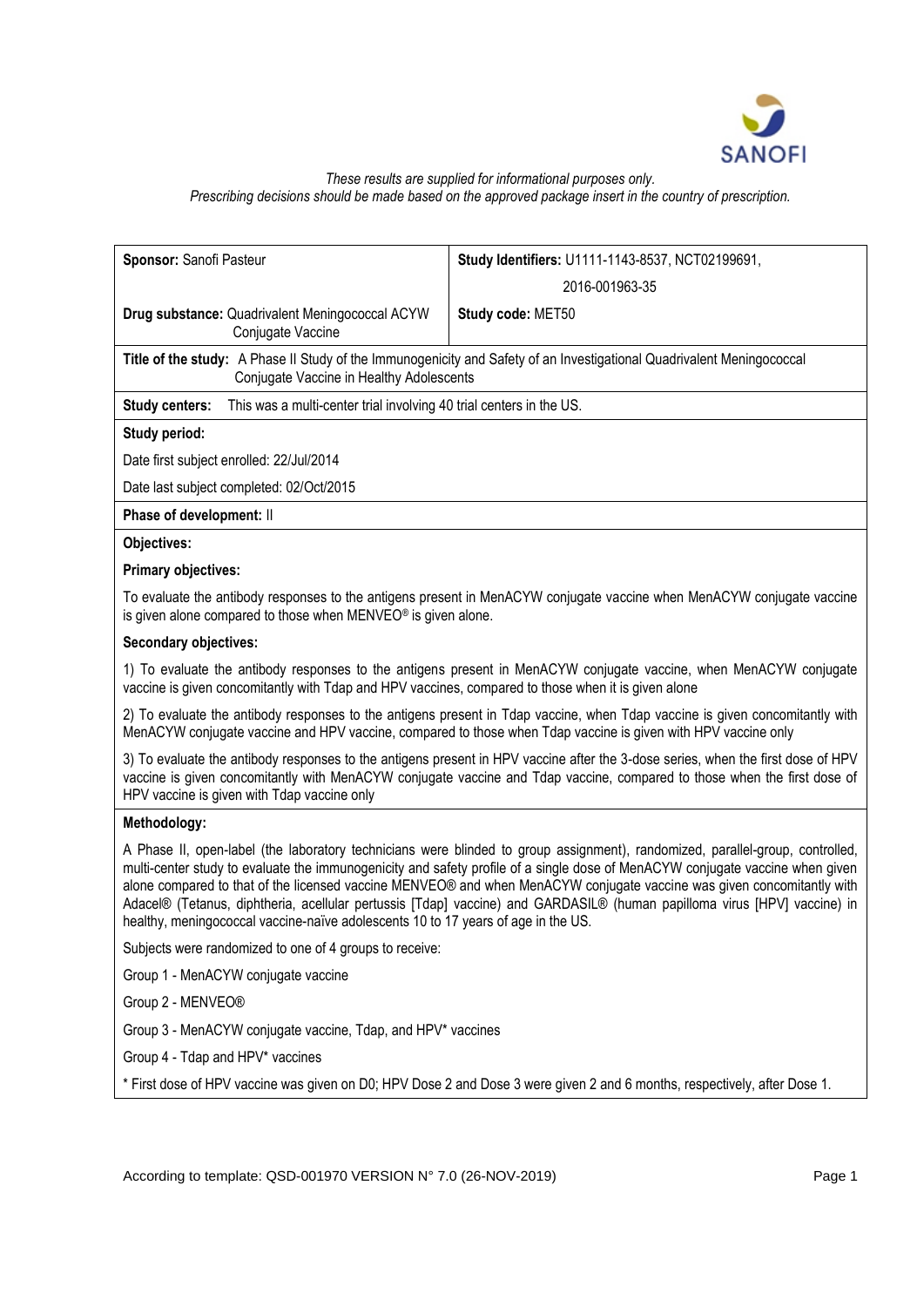

A preliminary analysis was conducted on the first 40% of all subjects enrolled in the study. Endpoints assessed included meningococcal hSBA, tetanus, diphtheria, and pertussis immunogenicity, as well as safety data for the period between Visit 1 and Visit 2. This analysis was descriptive in nature and did not contain any hypothesis testing; thus, no statistical adjustment was needed.

This final analysis on 100% of the study population was performed at the end of the study after all subjects had completed their scheduled visits and long-term safety follow-up.

| Number of subjects:                                                                                                                  | Planned: 1700                                                                                                                                                                         |  |
|--------------------------------------------------------------------------------------------------------------------------------------|---------------------------------------------------------------------------------------------------------------------------------------------------------------------------------------|--|
|                                                                                                                                      | Randomized: 1715                                                                                                                                                                      |  |
|                                                                                                                                      | Vaccinated: 1692                                                                                                                                                                      |  |
| Evaluated:                                                                                                                           |                                                                                                                                                                                       |  |
|                                                                                                                                      | Immunogenicity: 1550                                                                                                                                                                  |  |
|                                                                                                                                      | Safety: 1692                                                                                                                                                                          |  |
| Diagnosis and criteria for inclusion:                                                                                                |                                                                                                                                                                                       |  |
|                                                                                                                                      | An individual must fulfill all of the following criteria in order to be eligible for trial enrollment:                                                                                |  |
| 1) Aged 10 to 17 years on the day of inclusion                                                                                       |                                                                                                                                                                                       |  |
|                                                                                                                                      | 2) Informed consent form has been signed and dated by the parent(s) or another legally acceptable representative                                                                      |  |
| 3) Assent form has been signed and dated by the subject                                                                              |                                                                                                                                                                                       |  |
| 4) Subject and parent legally acceptable representative are able to attend all scheduled visits and comply with all trial procedures |                                                                                                                                                                                       |  |
| <b>Study treatments:</b>                                                                                                             |                                                                                                                                                                                       |  |
| <b>Toxoid Conjugate Vaccine</b>                                                                                                      | Investigational product: MenACYW conjugate vaccine: Meningococcal Polysaccharide (Serogroups A, C, Y, and W) Tetanus                                                                  |  |
| Form: Liquid solution                                                                                                                |                                                                                                                                                                                       |  |
| solution to contain the following ingredients:                                                                                       | Composition: Each 0.5 milliliter (mL) dose of MenACYW conjugate vaccine is formulated in sodium acetate buffered saline                                                               |  |
| Meningococcal capsular polysaccharides:                                                                                              |                                                                                                                                                                                       |  |
|                                                                                                                                      | Serogroup A ----------------------------- 10 micrograms (µg)                                                                                                                          |  |
| Serogroup C -------------------------------10 µg                                                                                     |                                                                                                                                                                                       |  |
|                                                                                                                                      | Serogroup Y ------------------------------ 10 µg                                                                                                                                      |  |
|                                                                                                                                      | Serogroup W135 ------------------------- 10 µg                                                                                                                                        |  |
|                                                                                                                                      | Tetanus toxoid protein carrier ---------- approximately 65 µg                                                                                                                         |  |
| Route of administration: Intramuscular (IM)                                                                                          |                                                                                                                                                                                       |  |
|                                                                                                                                      | Control product: MENVEO®: Meningococcal (Groups A, C, Y and W 135) Oligosaccharide Diphtheria CRM197Conjugate<br>Vaccine (Novartis Vaccines and Diagnostics S.r.l., Sovicille, Italy) |  |
|                                                                                                                                      | Form: Lyophilized powder and liquid components are combined to produce a Solution for IM Injection                                                                                    |  |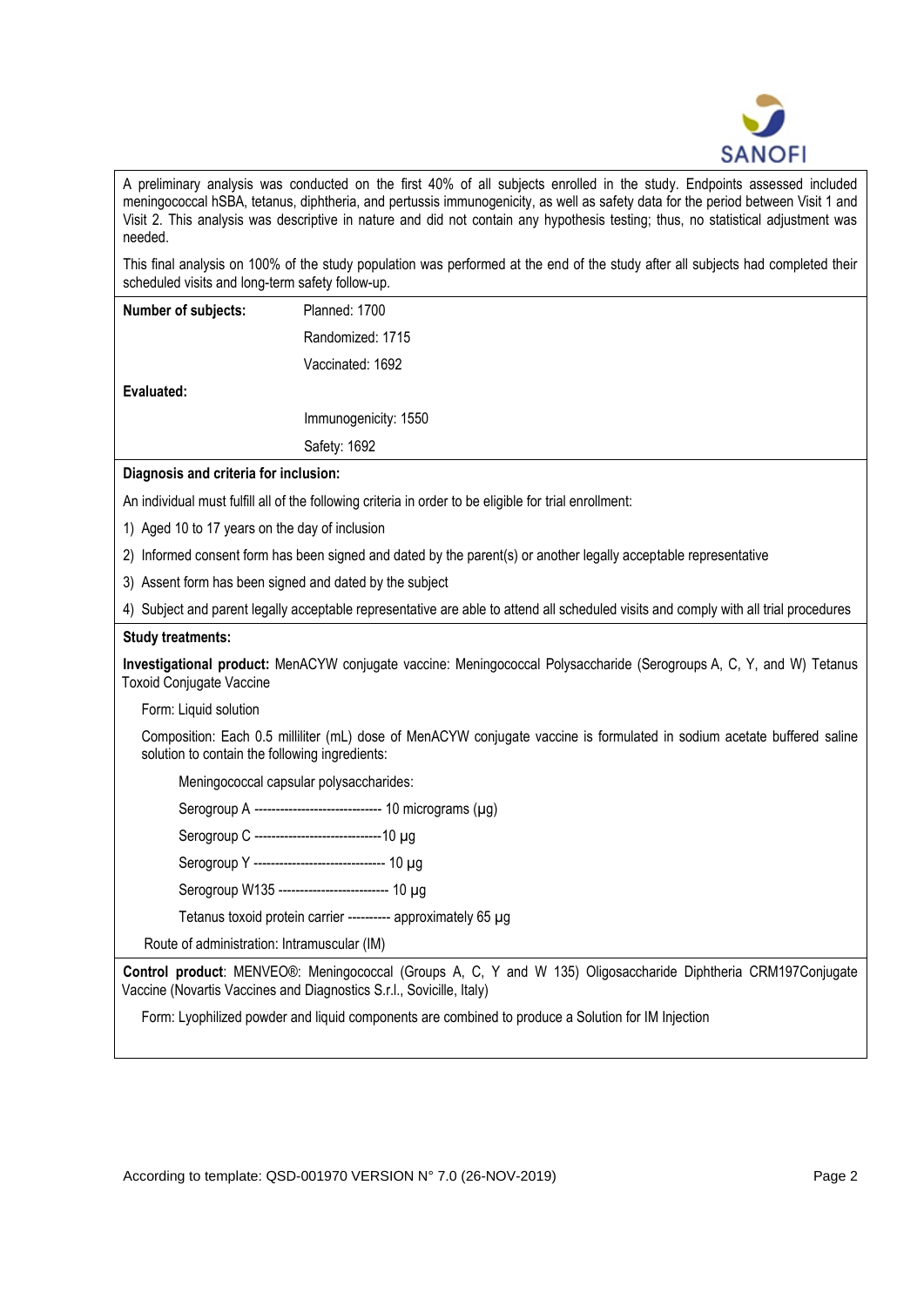

| Composition:                                                                                                                                                                     |
|----------------------------------------------------------------------------------------------------------------------------------------------------------------------------------|
| Each 0.5 mL dose of vaccine contain the following active ingredients:                                                                                                            |
| MenA oligosaccharide ----------------------------- 10 µg                                                                                                                         |
| MenC oligosaccharide ------------------------------ 5 µg                                                                                                                         |
| MenY oligosaccharide -------------------------------- 5 µg                                                                                                                       |
| MenW-135 oligosaccharide ------------------------- 5 µg                                                                                                                          |
| CRM197 protein ----------------------------- 32.7 to 64.1 µg                                                                                                                     |
| Other ingredients per 5 mL dose: residual formaldehyde $\leq 0.30 \mu g$ .                                                                                                       |
| Route of administration: IM                                                                                                                                                      |
| Other products:                                                                                                                                                                  |
| Vaccine 1: Adacel® (Tdap): Tetanus Toxoid, Reduced Diphtheria Toxoid and Acellular Pertussis Vaccine Adsorbed (Sanofi<br>Pasteur Limited, Toronto Ontario Canada)                |
| Form: Suspension                                                                                                                                                                 |
| Composition:                                                                                                                                                                     |
| Each 0.5 mL dose of vaccine contains the following active ingredients:                                                                                                           |
| Acellular pertussis antigens<br>Detoxified pertussis toxin (PT) ---------------------------------- 2.5 µg<br>Filamentous hemagglutinin (FHA) ------------------------------ 5 µg |
| Other ingredients per 0.5 mL dose include aluminum phosphate, formaldehyde, glutaraldehyde and 2-phenoxyethanol.                                                                 |
| Route of administration: IM                                                                                                                                                      |
| Vaccine 2: GARDASIL® (HPV): Human Papillomavirus Quadrivalent (Types 6, 11, 16, and 18) Vaccine, Recombinant (Merck &<br>Co., Inc., Whitehouse Station, NJ, USA)                 |
| Form: Suspension                                                                                                                                                                 |
| Composition:                                                                                                                                                                     |
| Each 0.5 mL dose contains approximately:                                                                                                                                         |
|                                                                                                                                                                                  |
| Other ingredients per 0.5 mL dose include aluminum, sodium chloride, L-histidine, polysorbate 80, sodium borate, yeast<br>protein, and Water for injection                       |
| Route of administration: IM                                                                                                                                                      |
| Duration of treatment/participation: The duration of each subject's participation in the trial was 180 to 210 days.                                                              |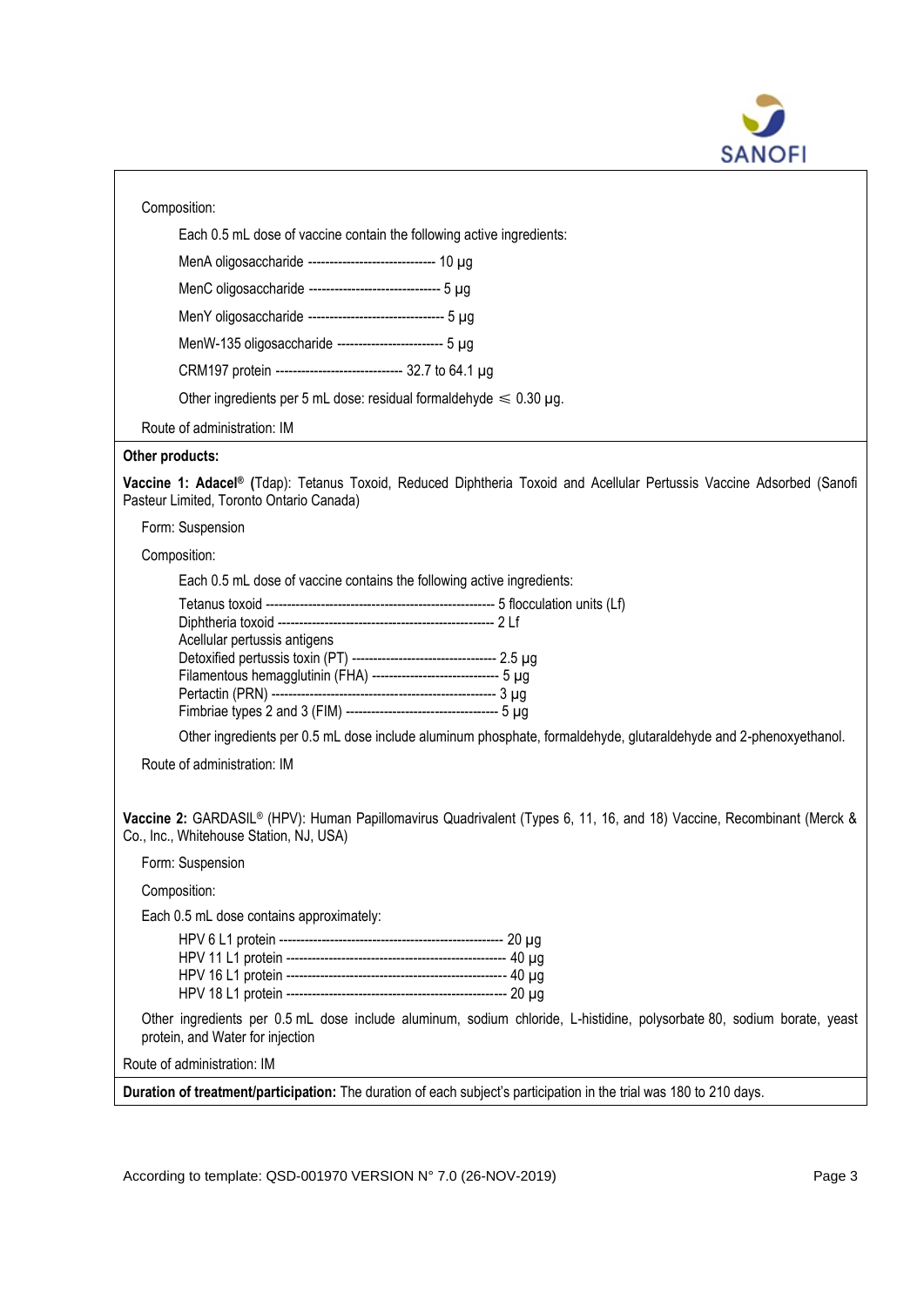

# **Criteria for evaluation:**

Primary endpoint:

Antibody titers against meningococcal serogroups A, C, Y, and W measured by serum bactericidal assay using human complement (hSBA) for Group 1 and Group 2 at Day (D) 0 (before vaccination) and 30 days post vaccination

Secondary endpoints:

- Antibody titers against meningococcal serogroups A, C, Y, and W measured by hSBA for Group 1 and Group 3 at D0 (before vaccination[s]) and 30 days post vaccination(s)
- Anti-pertussis antibody concentrations (pertussis toxoid [PT], filamentous hemagglutinin [FHA], pertactin [PRN], fimbriae types 2 and 3 [FIM]) for Group 3 and Group 4 at 30 days post vaccinations
- Anti-tetanus and anti-diphtheria antibody concentrations for Group 3 and Group 4 at 30 days post vaccinations
- Anti-HPV antibody titers (types 6, 11, 16, and 18) for Group 3 and Group 4 at D0 and 30 days after the third dose of HPV vaccine

### **Statistical methods:**

All immunogenicity analyses were performed on the Per-Protocol Analysis Set (PPAS). All safety analyses were performed on the Safety Analysis Set (SafAS).

#### **For Primary Objective:**

Thirty days after the administration of MenACYW conjugate vaccine or MENVEO® , the percentages of subjects who achieve an hSBA vaccine seroresponse\* for meningococcal serogroups A, C, Y, and W in Group 1 are non-inferior to the corresponding percentages in Group 2.

Null hypothesis (H0):  $p$ (men, G1) -  $p$ (men, G2)  $\leq -10\%$ 

Alternative hypothesis (H1): p(men, G1) - p(men, G2) > -10%

where p(men, G1) and p(men, G2) are the percentages of subjects who achieve an hSBA vaccine seroresponse in Group 1 and Group 2, respectively.

Each of the serogroups A, C, Y, and W were tested separately. If the lower limit of the 2-sided 95% confidence interval (CI) of the difference between the 2 proportions was > -10%, the inferiority assumption was rejected.

\*hSBA vaccine seroresponse for serogroups A, C, Y, and W is defined as post-vaccination hSBA titers ≥ 1:8 for subjects with pre-vaccination hSBA titers < 1:8 or at least a 4-fold increase in hSBA titers from pre- to post-vaccination for subjects with prevaccination hSBA titers  $\geq 1:8$ .

#### **Secondary Objectives**

# For Secondary Objective 1:

Thirty days after the administration of MenACYW conjugate vaccine, the percentages of subjects who achieve an hSBA vaccine seroresponse for meningococcal serogroups A, C, Y, and W in Group 3 are non-inferior to the corresponding percentages in Group 1.

Null hypothesis (H0):  $p$ (men, G3) -  $p$ (men, G1)  $\leq$  -10%

Alternative hypothesis (H1): p(men, G3) - p(men, G1) > -10%

where p(men, G1) and p(men, G3) are the percentages of subjects in Group 1 and Group 3, respectively, who achieve an hSBA vaccine seroresponse. Each of the serogroups A, C, Y, and W were tested separately. If the lower limit of the 2-sided 95% CI of the difference between the 2 proportions was > -10%, the inferiority assumption was rejected.

For Secondary Objective 2:

*Non-inferiority of Pertussis Antigens*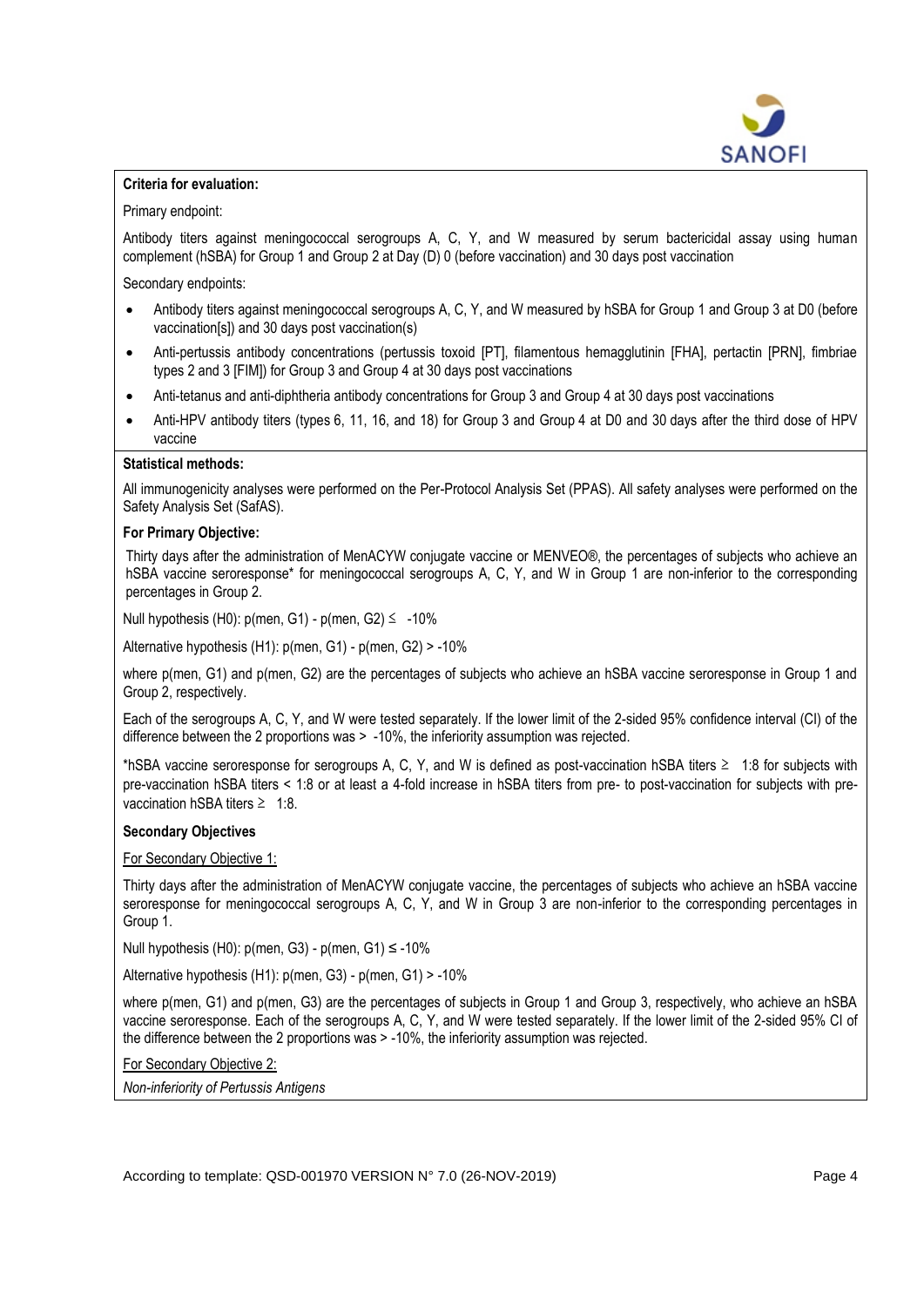

Thirty days after receiving Tdap vaccine, the geometric mean concentrations (GMCs) of antibodies against the pertussis antigens (PT, FHA, PRN, and FIM) in Group 3 are non-inferior to the GMCs in Group 4.

Null hypothesis (H0): GMC(pert, G3) / GMC(pert, G4) ≤ 2/3

Alternative hypothesis (H1): GMC(pert, G3) / GMC(pert, G4) > 2/3

where GMC(pert, G3) and GMC(pert, G4) are the GMCs of antibodies against the pertussis antigens (PT, FHA, PRN, and FIM) in Group 3 and Group 4, respectively. Each of the antigens of PT, FHA, PRN, and FIM were tested separately. If the lower limit of the 2-sided 95% CI of the ratio of the GMCs from the 2 groups was > 2/3 for each antigen, the inferiority assumption was rejected.

*Non-inferiority of Tetanus/Diphtheria Antigens*

Thirty days after the administration of Tdap vaccine, the percentages of subjects who achieve  $\geq 1.0$  IU/mL in anti-tetanus (or anti-diphtheria) antibody concentrations in Group 3 are non-inferior to those in Group 4.

Null hypothesis (H0):  $p(G3) - p(G4) \le -10\%$ 

Alternative hypothesis (H1): p(G3) - p(G4) > -10%

where p(G3) and p(G4) are the percentages of subjects in Group 3 and Group 4, respectively, who achieve an anti-tetanus antibody concentration  $\geq 1.0$  IU/mL (or an anti-diphtheria antibody concentration  $\geq 1.0$  IU/mL). Tetanus and diphtheria were tested separately. If the lower limit of the 2-sided 95% CI of the difference between the 2 proportions was > 10%, the inferiority assumption was rejected.

# For Secondary Objective 3:

*Non-inferiority of HPV in terms of Geometric Mean Titers (GMTs)*

• Thirty days after receiving the third dose of HPV vaccine, GMTs of antibodies against the HPV antigens (types 6, 11, 16, and 18) in Group 3 are non-inferior to the GMTs in Group 4.

Null hypothesis (H0): GMT(hpv, G3) / GMT(hpv, G4)  $\leq$  2/3

Alternative hypothesis (H1): GMT(hpv, G3) / GMT(hpv, G4) > 2/3

where GMT(hpv, G3) and GMT(hpv, G4) are the GMTs of antibodies against the HPV antigens (types 6, 11, 16, and 18) in Group 3 and Group 4, respectively. Each of the antigens of HPV types 6, 11, 16 and 18 was tested separately. If the lower limit of the 2 sided 95% CI of the ratio of the GMTs from the 2 groups is > 2/3 for each antigen, the inferiority assumption was rejected.

*Non-inferiority of HPV in terms of percentage of subjects with seroconversion*

Thirty days after receiving the third dose of HPV vaccine, the percentages of subjects who achieve a HPV seroconversion\* for HPV types 6, 11, 16, and 18 in Group 3 are non-inferior to the corresponding percentages in Group 4.

Null hypothesis (H<sub>0</sub>):  $p_{(hpv, G3)}$  -  $p_{(hpv, G4)}$  ≤ -10%

Alternative hypothesis ( $H1$ ):  $p_{(hpv, G3)} - p_{(hpv, G4)} > -10\%$ 

where  $p_{(hpv, G3)}$  and  $p_{(hpv, G4)}$  are the percentages of subjects who achieve a HPV seroconversion in Group 3 and Group 4, respectively. Each of the HPV types 6, 11, 16, and 18 was tested separately. If the lower limit of the 2-sided 95% CI of the difference between the 2 proportions is > -10%, the inferiority assumption was rejected.

\*HPV seroconversion was defined as changing serostatus from seronegative to seropositive. Cutoff values for HPV seropositivity were ≥20 milli-Merck units/milliliter (mMU/mL) for types 6 and 16, ≥ 16 mMU/mL for type 11, and ≥ 24mMU/mL for type 18

### **Summary:**

**Population characteristics:**

Subject Disposition:

A total of 1715 subjects were enrolled in this study and randomly allocated to Group 1 (505 subjects), Group 2 (507 subjects), Group 3 (403 subjects), and Group 4 (300 subjects).

According to template: QSD-001970 VERSION N° 7.0 (26-NOV-2019) Page 5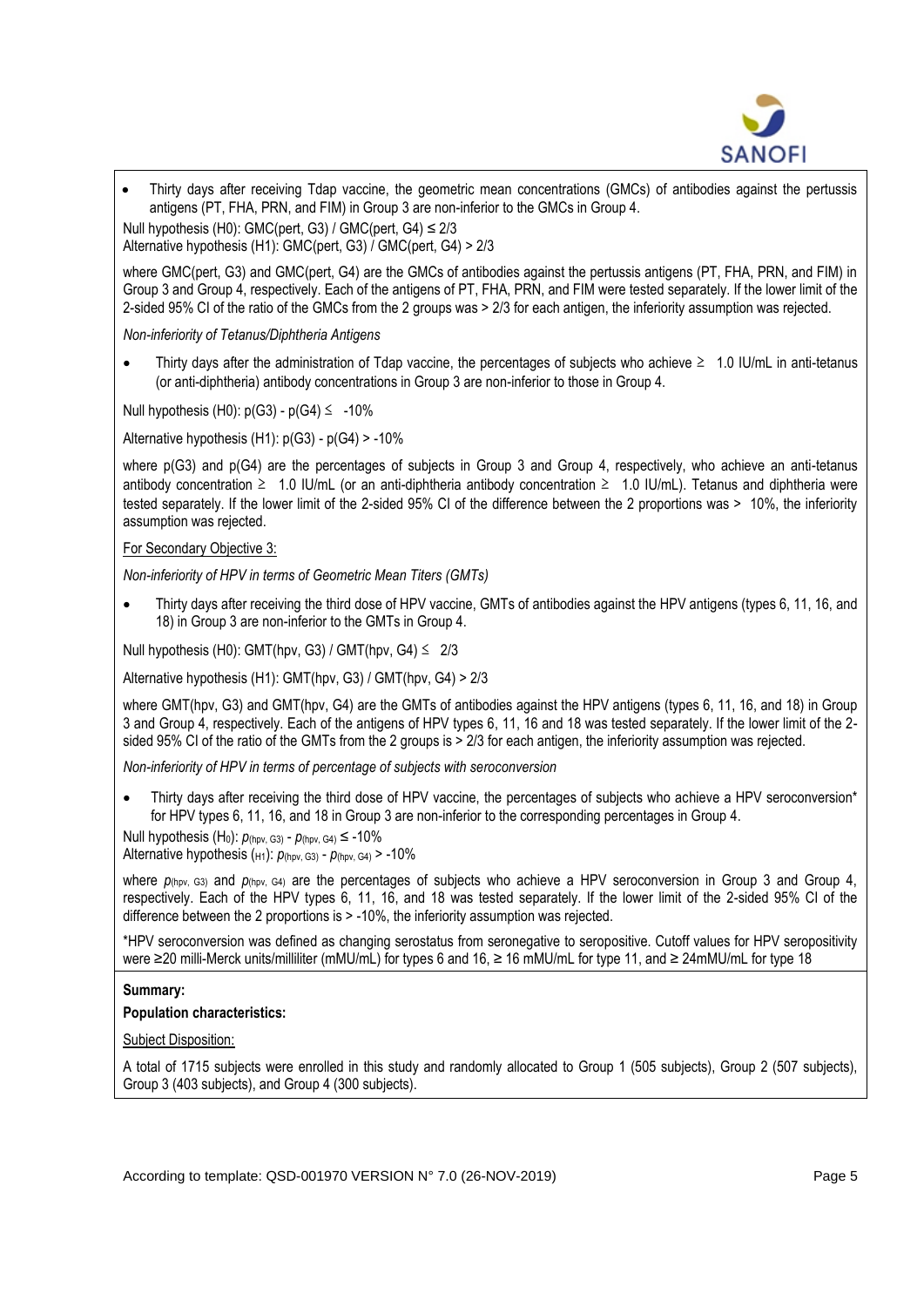

Four subjects were randomized to Group 2 (MENVEO®) but received Group 1 vaccination (MenACYW conjugate vaccine) and were analyzed for safety as Group 1; 1 subject was randomized to Group 3 (MenACYW conjugate vaccine+Tdap+HPV) but received Group 2 vaccination and was analyzed for safety as Group 2; 1 subject was randomized to Group 4 (Tdap+HPV) but received Group 3 vaccinations and was analyzed for safety as Group 3.

A total of 1641 subjects (95.7%) completed the trial: 98.0% of Group 1 subjects, 98.6% of Group 2, 93.3% of Group 3 subjects, and 90.0% of Group 4 subjects.

### Reasons for Withdrawal:

A total of 74 subjects (4.3%) did not complete the trial: 10 (2.0%) in Group 1, 7 (1.4%) in Group 2, 27 (6.7%) in Group 3, and 30 (10.0%) in Group 4.

The most frequently reported reasons for discontinuation were: voluntary withdrawal not due to an adverse event, lost to follow-up, and non-compliance with the protocol. There were no early terminations due to an SAE or other AE.

### Demographics:

The distribution of males and females was comparable across the 4 treatment groups. A total of 871 male subjects (51.5%) and 821 female subjects (48.5%) were in the SafAS. The overall ratio of male:female was 1.06.

Overall, the ages were comparable across the 4 treatment groups; the mean age of the subjects at enrollment was 11.4 years  $\pm$ 1.33.

The distribution of racial origin was comparable across the 4 treatment groups. Most subjects in the study were White (88.5%), followed by Black (5.0%), Mixed origin (4.8%), Native Hawaiian or other Pacific Islander (0.6%), American Indian or Alaska Native (0.5%), and Asian (0.4%). Racial origin information was Missing for 0.1% of subjects. The majority of subjects (80.4%) were not Hispanic or Latino.

### **Immunogenicity results:**

### Primary Objective:

MenACYW conjugate vaccine was non-inferior to MENVEO® as measured by the hSBA vaccine seroresponse\*. For each serogroup, the lower limit of the 2-sided 95% CI of the difference was more than -10%. The percentages of subjects with an hSBA vaccine seroresponse were higher in Group 1 than in Group 2 for all serogroups: 75.6% (350/463) in Group 1 and 66.4% (308/464) in Group 2 for serogroup A; 97.2% (449/462) in Group 1 and 72.6% (336/463) in Group 2 for serogroup C; 97.0% (448/462) in Group 1 and 80.8% (375/464) in Group 2 for serogroup Y; and 86.2% (399/463) in Group 1 and 66.6% (309/464) in Group 2 for serogroup W.

\*hSBA vaccine seroresponse for serogroups A, C, Y, and W is defined as post-vaccination hSBA titers ≥ 1:8 for subjects with pre-vaccination hSBA titers < 1:8 or at least a 4-fold increase in hSBA titers from pre- to post-vaccination for subjects with prevaccination hSBA titers  $\geq 1.8$ .

### Secondary Objective 1:

MenACYW conjugate vaccine administered concomitantly with Tdap and HPV vaccines was non-inferior when compared to MenACYW conjugate vaccine administered alone. For each serogroup, the lower limit of the 2-sided 95% CI of the difference was more than -10%. The percentages of subjects with an hSBA vaccine seroresponse were comparable between both vaccination groups for all serogroups: 75.6% (350/463) in Group 1 and 80.6% (290/360) ) in Group 3 for serogroup A; 97.2% (449/462) in Group 1 and 97.2% (350/360) in Group 3 for serogroup C; 97.0% (448/462) in Group 1 and 95.6% (344/360 in Group 3 for serogroup Y; and 86.2% (399/463) in Group 1 and 83.9% (302/360) in Group 3 for serogroup W.

#### Secondary Objective 2:

#### *Non-Inferiority of Pertussis Antigens*

The non-inferiority of Tdap vaccine administered concomitantly with MenACYW conjugate vaccine and HPV vaccine compared to Tdap vaccine administered with HPV vaccine alone was met for the PT antigen but not the FHA, PRN, and FIM antigens The lower limit of the 2-sided 95% CI of the ratio had to be more than 2/3 (0.667) for the objective to have been met. The lower limits for FHA and PRN were close to the cut-off (0.661 and 0.627, respectively) while the lower limit for FIM was 0.525.